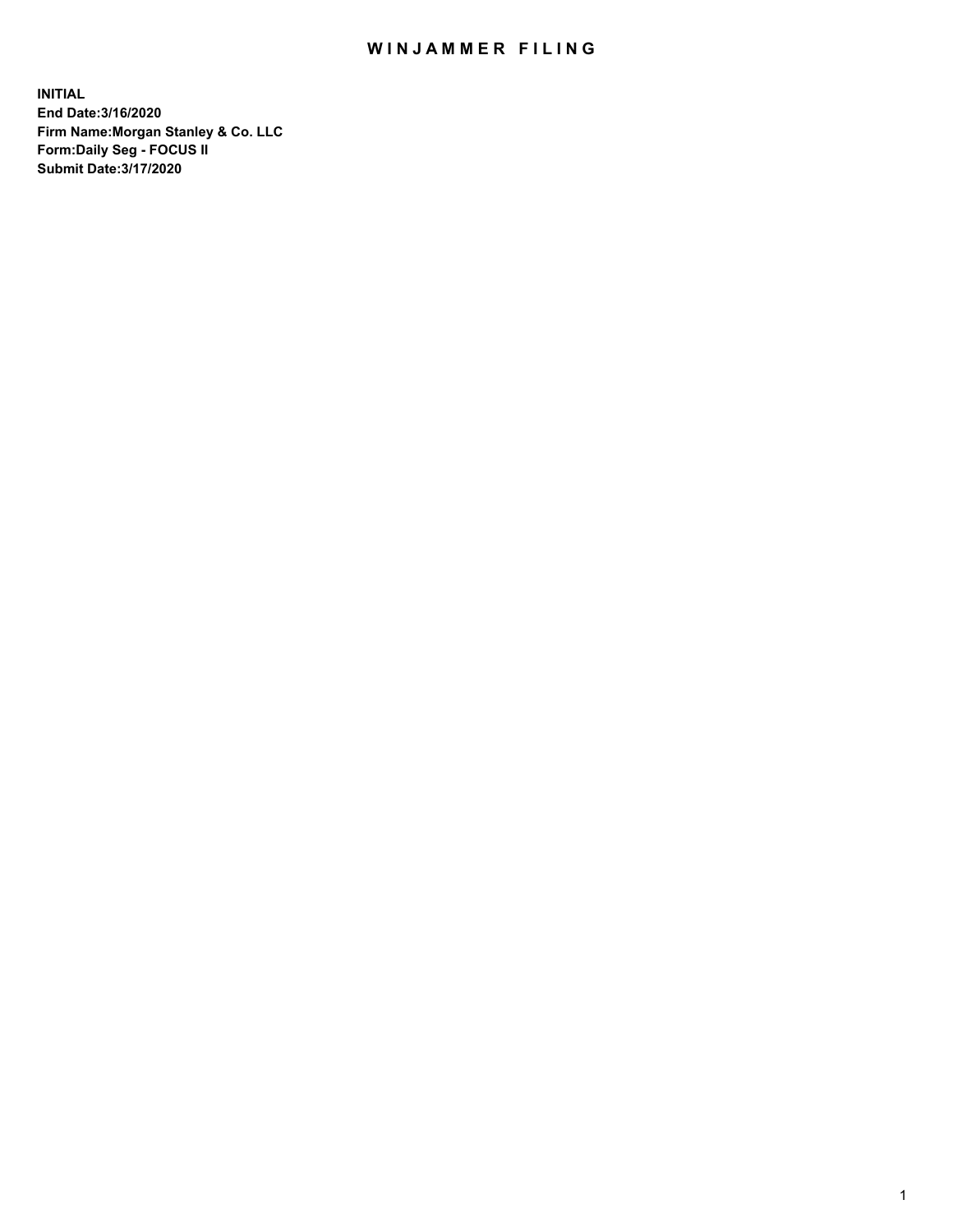**INITIAL End Date:3/16/2020 Firm Name:Morgan Stanley & Co. LLC Form:Daily Seg - FOCUS II Submit Date:3/17/2020 Daily Segregation - Cover Page**

| Name of Company                                                                                                                                                                                                                                                                                                                | Morgan Stanley & Co. LLC                                |
|--------------------------------------------------------------------------------------------------------------------------------------------------------------------------------------------------------------------------------------------------------------------------------------------------------------------------------|---------------------------------------------------------|
| <b>Contact Name</b>                                                                                                                                                                                                                                                                                                            | <b>Ikram Shah</b>                                       |
| <b>Contact Phone Number</b>                                                                                                                                                                                                                                                                                                    | 212-276-0963                                            |
| <b>Contact Email Address</b>                                                                                                                                                                                                                                                                                                   | Ikram.shah@morganstanley.com                            |
| FCM's Customer Segregated Funds Residual Interest Target (choose one):<br>a. Minimum dollar amount: ; or<br>b. Minimum percentage of customer segregated funds required:% ; or<br>c. Dollar amount range between: and; or<br>d. Percentage range of customer segregated funds required between:% and%.                         | 235,000,000<br><u>0</u><br><u>00</u><br><u>00</u>       |
| FCM's Customer Secured Amount Funds Residual Interest Target (choose one):<br>a. Minimum dollar amount: ; or<br>b. Minimum percentage of customer secured funds required:%; or<br>c. Dollar amount range between: and; or<br>d. Percentage range of customer secured funds required between:% and%.                            | 140,000,000<br><u>0</u><br><u>0 0</u><br>0 <sub>0</sub> |
| FCM's Cleared Swaps Customer Collateral Residual Interest Target (choose one):<br>a. Minimum dollar amount: ; or<br>b. Minimum percentage of cleared swaps customer collateral required:% ; or<br>c. Dollar amount range between: and; or<br>d. Percentage range of cleared swaps customer collateral required between:% and%. | 92,000,000<br><u>0</u><br><u>00</u><br>00               |

Attach supporting documents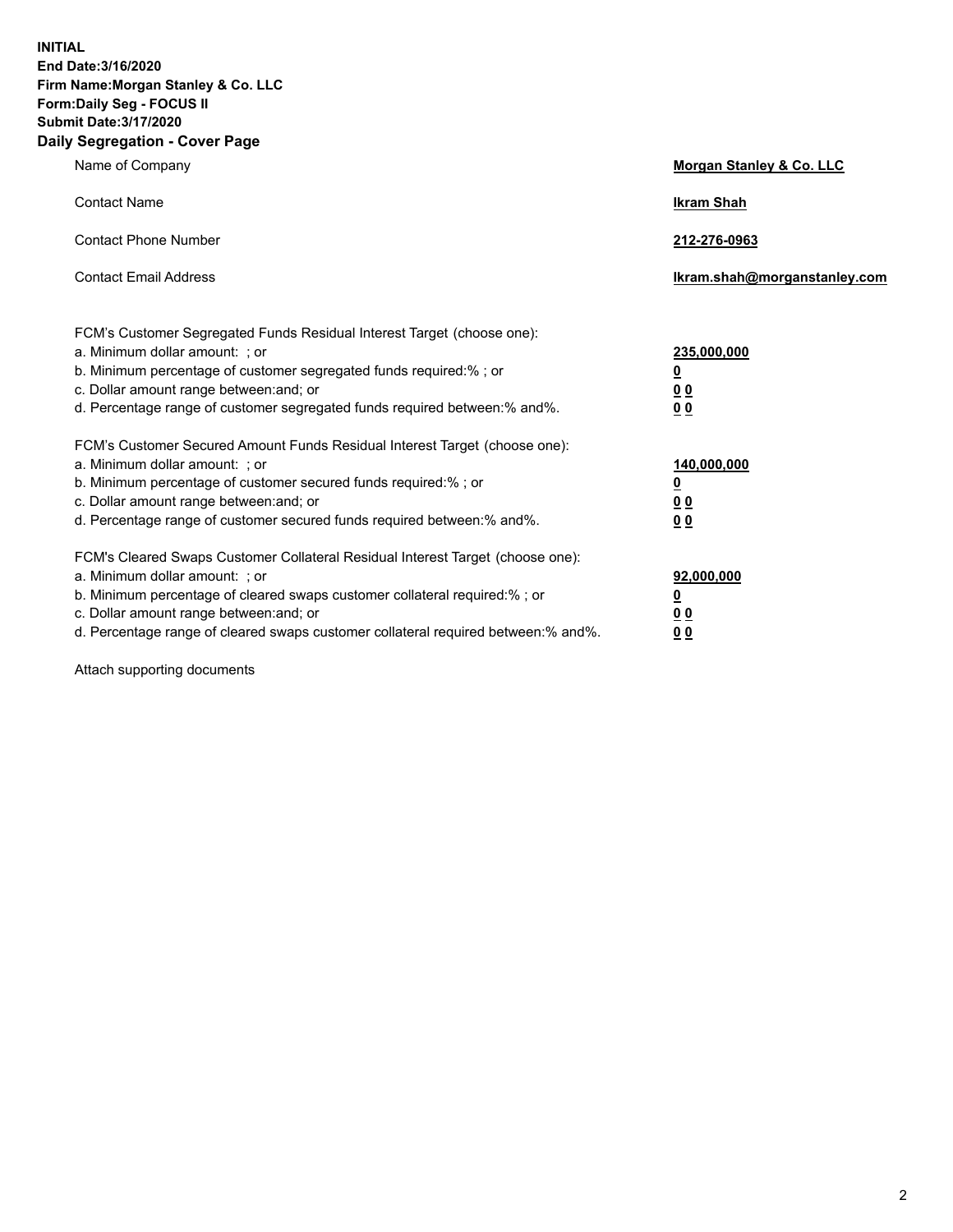## **INITIAL End Date:3/16/2020 Firm Name:Morgan Stanley & Co. LLC Form:Daily Seg - FOCUS II Submit Date:3/17/2020 Daily Segregation - Secured Amounts** Foreign Futures and Foreign Options Secured Amounts Amount required to be set aside pursuant to law, rule or regulation of a foreign government or a rule of a self-regulatory organization authorized thereunder **0** [7305] 1. Net ledger balance - Foreign Futures and Foreign Option Trading - All Customers A. Cash **4,754,982,121** [7315] B. Securities (at market) **2,260,478,986** [7317] 2. Net unrealized profit (loss) in open futures contracts traded on a foreign board of trade **-1,463,748,006** [7325] 3. Exchange traded options a. Market value of open option contracts purchased on a foreign board of trade **14,632,238** [7335] b. Market value of open contracts granted (sold) on a foreign board of trade **-17,351,632** [7337] 4. Net equity (deficit) (add lines 1. 2. and 3.) **5,548,993,707** [7345] 5. Account liquidating to a deficit and account with a debit balances - gross amount **577,082,032** [7351] Less: amount offset by customer owned securities **-375,491,080** [7352] **201,590,952** [7354] 6. Amount required to be set aside as the secured amount - Net Liquidating Equity Method (add lines 4 and 5) **5,750,584,659** [7355] 7. Greater of amount required to be set aside pursuant to foreign jurisdiction (above) or line 6. **5,750,584,659** [7360] FUNDS DEPOSITED IN SEPARATE REGULATION 30.7 ACCOUNTS 1. Cash in banks A. Banks located in the United States **745,993,838** [7500] B. Other banks qualified under Regulation 30.7 **648,302,595** [7520] **1,394,296,433** [7530] 2. Securities A. In safekeeping with banks located in the United States **650,432,295** [7540] B. In safekeeping with other banks qualified under Regulation 30.7 **0** [7560] **650,432,295** [7570] 3. Equities with registered futures commission merchants A. Cash **13,391,656** [7580] B. Securities **0** [7590] C. Unrealized gain (loss) on open futures contracts **-1,666,340** [7600] D. Value of long option contracts **0** [7610] E. Value of short option contracts **0** [7615] **11,725,316** [7620] 4. Amounts held by clearing organizations of foreign boards of trade A. Cash **0** [7640] B. Securities **0** [7650] C. Amount due to (from) clearing organization - daily variation **0** [7660] D. Value of long option contracts **0** [7670] E. Value of short option contracts **0** [7675] **0** [7680] 5. Amounts held by members of foreign boards of trade A. Cash **4,009,763,020** [7700] B. Securities **1,610,046,691** [7710] C. Unrealized gain (loss) on open futures contracts **-1,462,081,666** [7720] D. Value of long option contracts **14,632,238** [7730] E. Value of short option contracts **-17,351,632** [7735] **4,155,008,651** [7740] 6. Amounts with other depositories designated by a foreign board of trade **0** [7760] 7. Segregated funds on hand **0** [7765]

- 8. Total funds in separate section 30.7 accounts **6,211,462,695** [7770]
- 9. Excess (deficiency) Set Aside for Secured Amount (subtract line 7 Secured Statement Page 1 from Line 8)
- 10. Management Target Amount for Excess funds in separate section 30.7 accounts **140,000,000** [7780]
- 11. Excess (deficiency) funds in separate 30.7 accounts over (under) Management Target **320,878,036** [7785]

**460,878,036** [7380]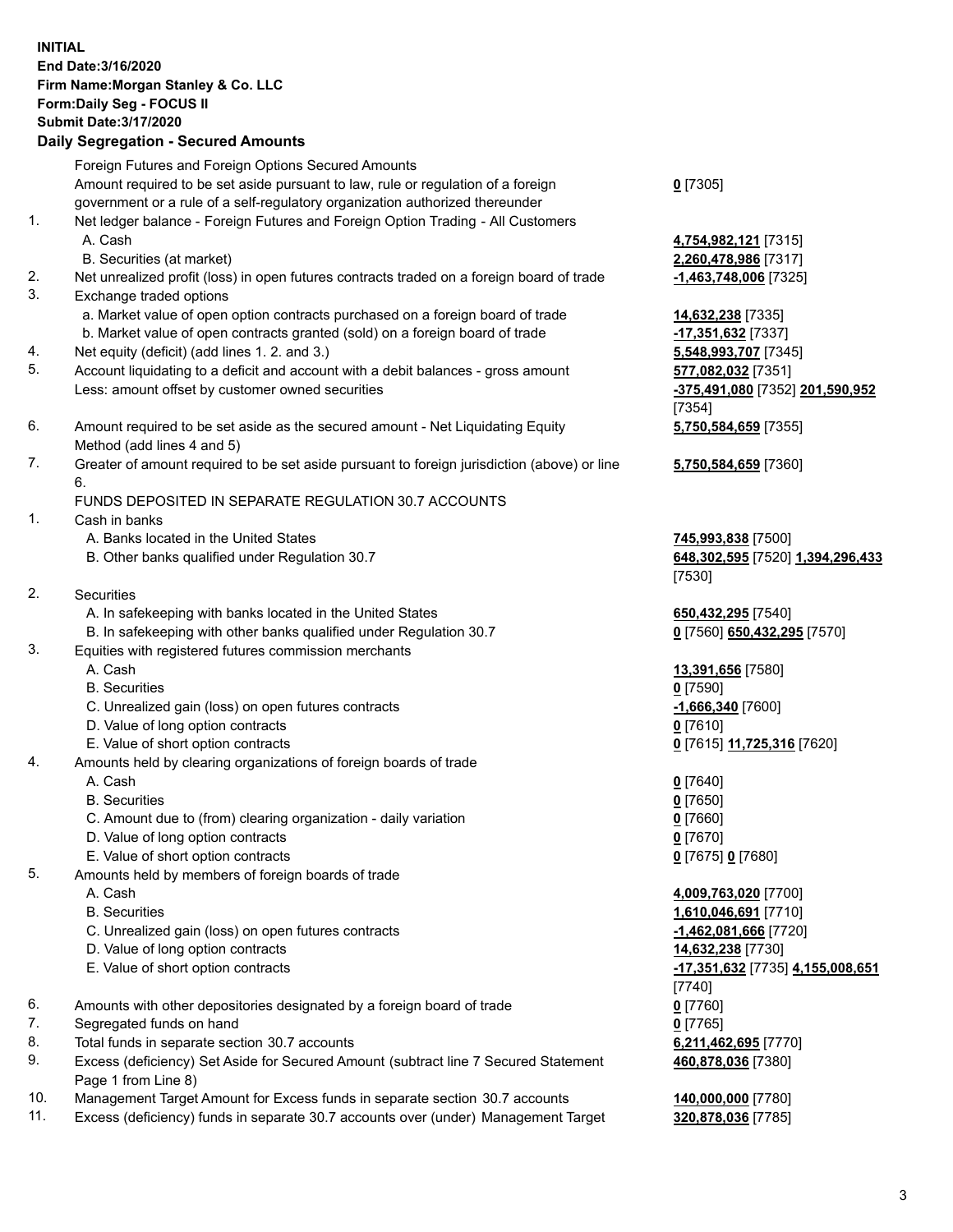**INITIAL End Date:3/16/2020 Firm Name:Morgan Stanley & Co. LLC Form:Daily Seg - FOCUS II Submit Date:3/17/2020 Daily Segregation - Segregation Statement** SEGREGATION REQUIREMENTS(Section 4d(2) of the CEAct) 1. Net ledger balance A. Cash **12,274,754,233** [7010] B. Securities (at market) **8,295,292,307** [7020] 2. Net unrealized profit (loss) in open futures contracts traded on a contract market **1,212,324,413** [7030] 3. Exchange traded options A. Add market value of open option contracts purchased on a contract market **1,036,188,107** [7032] B. Deduct market value of open option contracts granted (sold) on a contract market **-1,016,148,266** [7033] 4. Net equity (deficit) (add lines 1, 2 and 3) **21,802,410,794** [7040] 5. Accounts liquidating to a deficit and accounts with debit balances - gross amount **4,068,701,639** [7045] Less: amount offset by customer securities **-2,494,676,604** [7047] **1,574,025,035** [7050] 6. Amount required to be segregated (add lines 4 and 5) **23,376,435,829** [7060] FUNDS IN SEGREGATED ACCOUNTS 7. Deposited in segregated funds bank accounts A. Cash **3,118,629,217** [7070] B. Securities representing investments of customers' funds (at market) **0** [7080] C. Securities held for particular customers or option customers in lieu of cash (at market) **1,947,696,141** [7090] 8. Margins on deposit with derivatives clearing organizations of contract markets A. Cash **13,115,484,690** [7100] B. Securities representing investments of customers' funds (at market) **0** [7110] C. Securities held for particular customers or option customers in lieu of cash (at market) **6,347,596,166** [7120] 9. Net settlement from (to) derivatives clearing organizations of contract markets **-1,040,263,586** [7130] 10. Exchange traded options A. Value of open long option contracts **1,036,188,107** [7132] B. Value of open short option contracts **-1,016,148,266** [7133] 11. Net equities with other FCMs A. Net liquidating equity **9,452,625** [7140] B. Securities representing investments of customers' funds (at market) **0** [7160] C. Securities held for particular customers or option customers in lieu of cash (at market) **0** [7170] 12. Segregated funds on hand **0** [7150] 13. Total amount in segregation (add lines 7 through 12) **23,518,635,094** [7180] 14. Excess (deficiency) funds in segregation (subtract line 6 from line 13) **142,199,265** [7190] 15. Management Target Amount for Excess funds in segregation **235,000,000** [7194]

16. Excess (deficiency) funds in segregation over (under) Management Target Amount Excess

**-92,800,735** [7198]